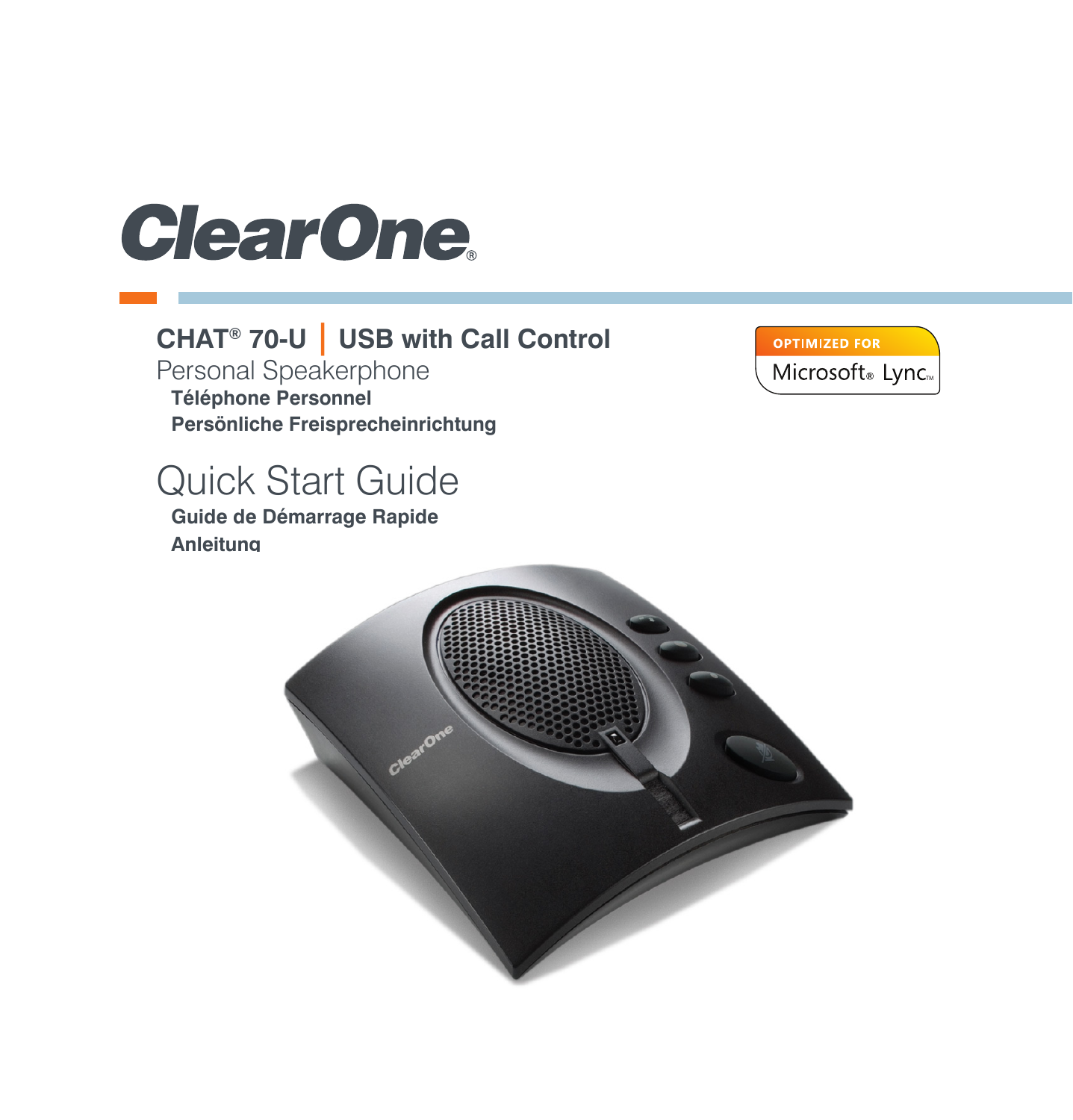# **TABLE OF CONTENTS**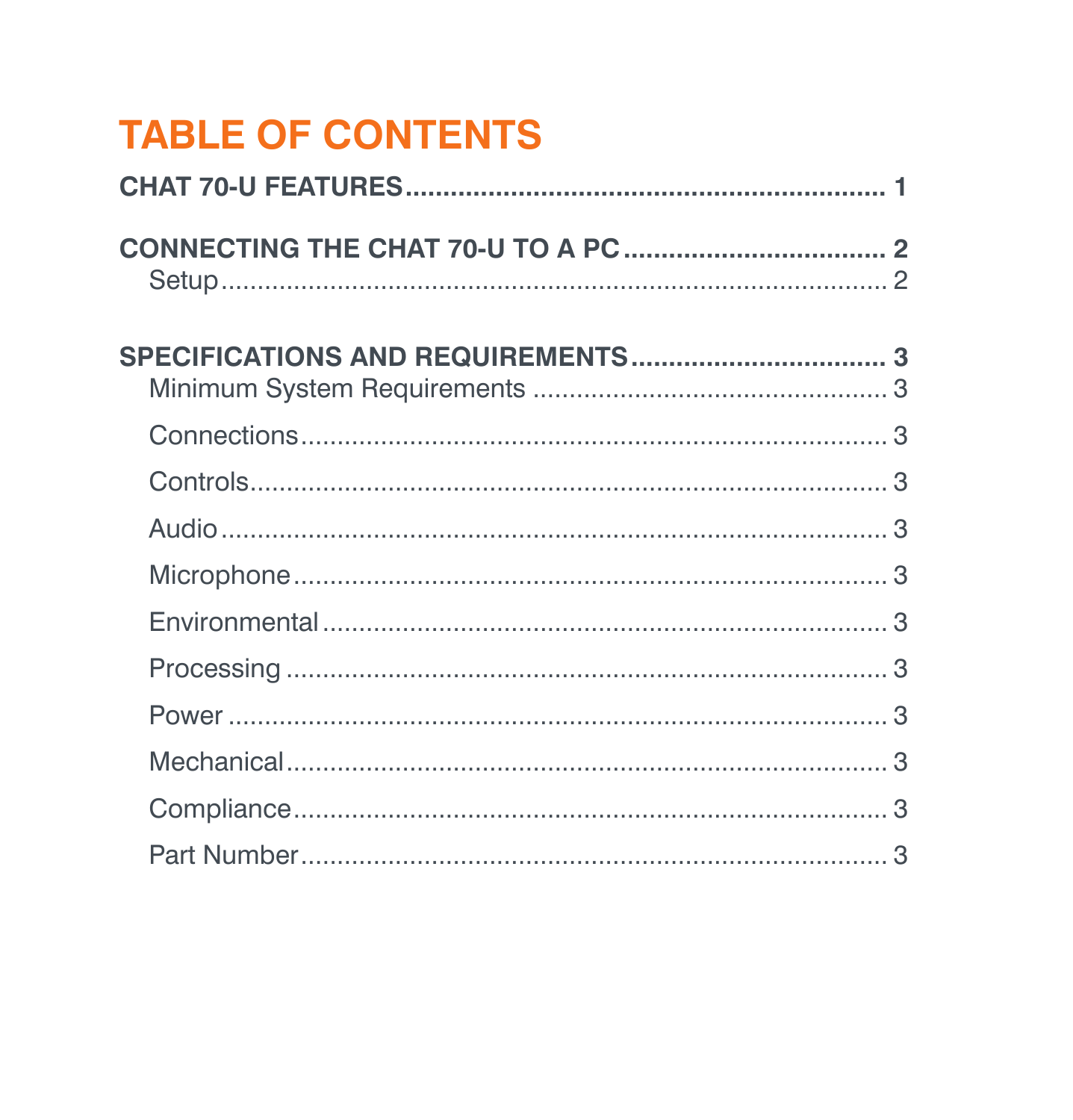## <span id="page-2-0"></span>**CHAT 70-U Features**

**CHAT 70-U Caractéristiques** CHAT 70-U Funktionen

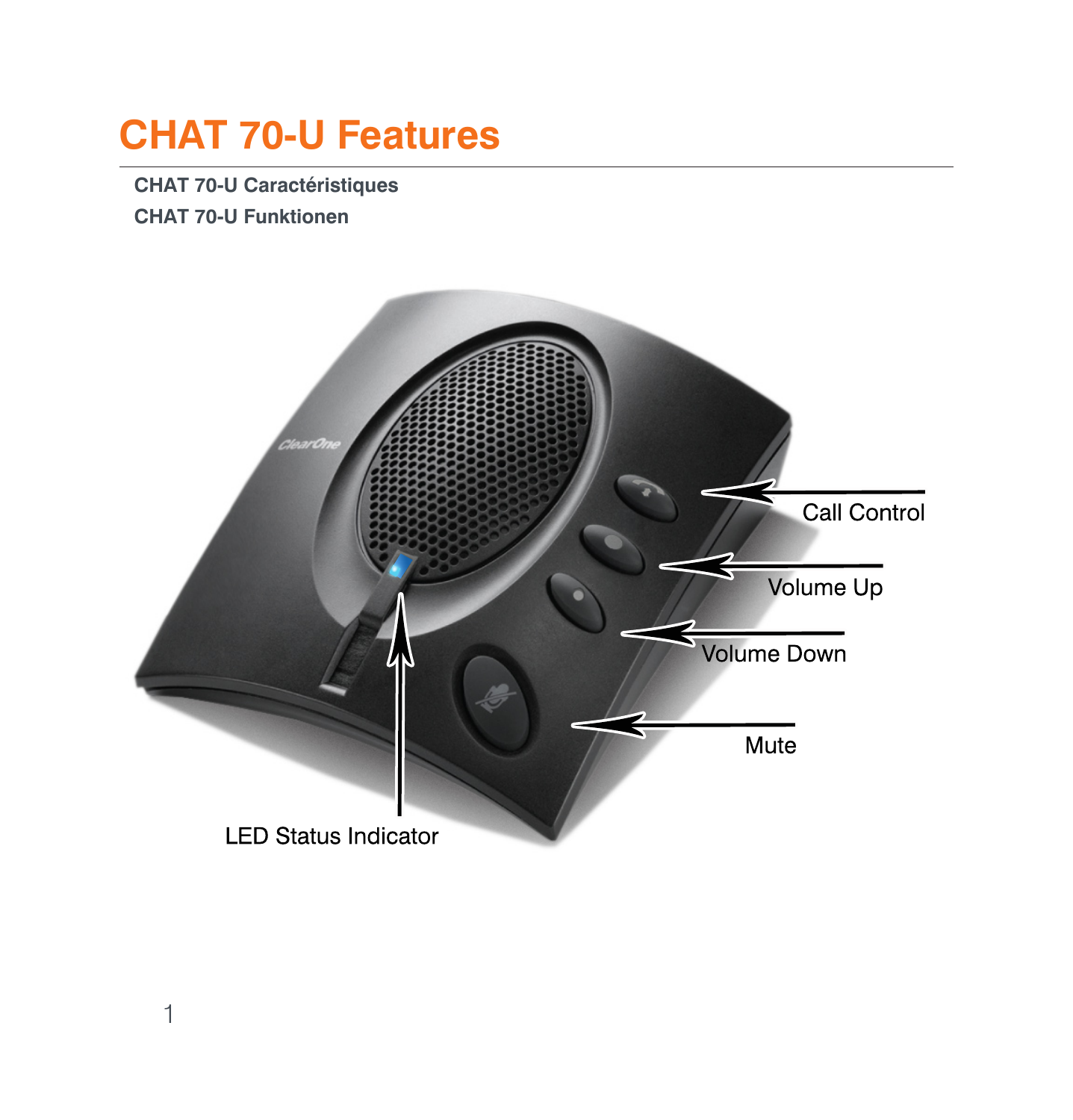# <span id="page-3-0"></span>**Connecting the CHAT 70-U to a PC**

Connexion de l'CHAT 70-U à votre ordinateur Schließen Sie das CHAT 70-U an Ihren Computer an

**SETUP** Installation

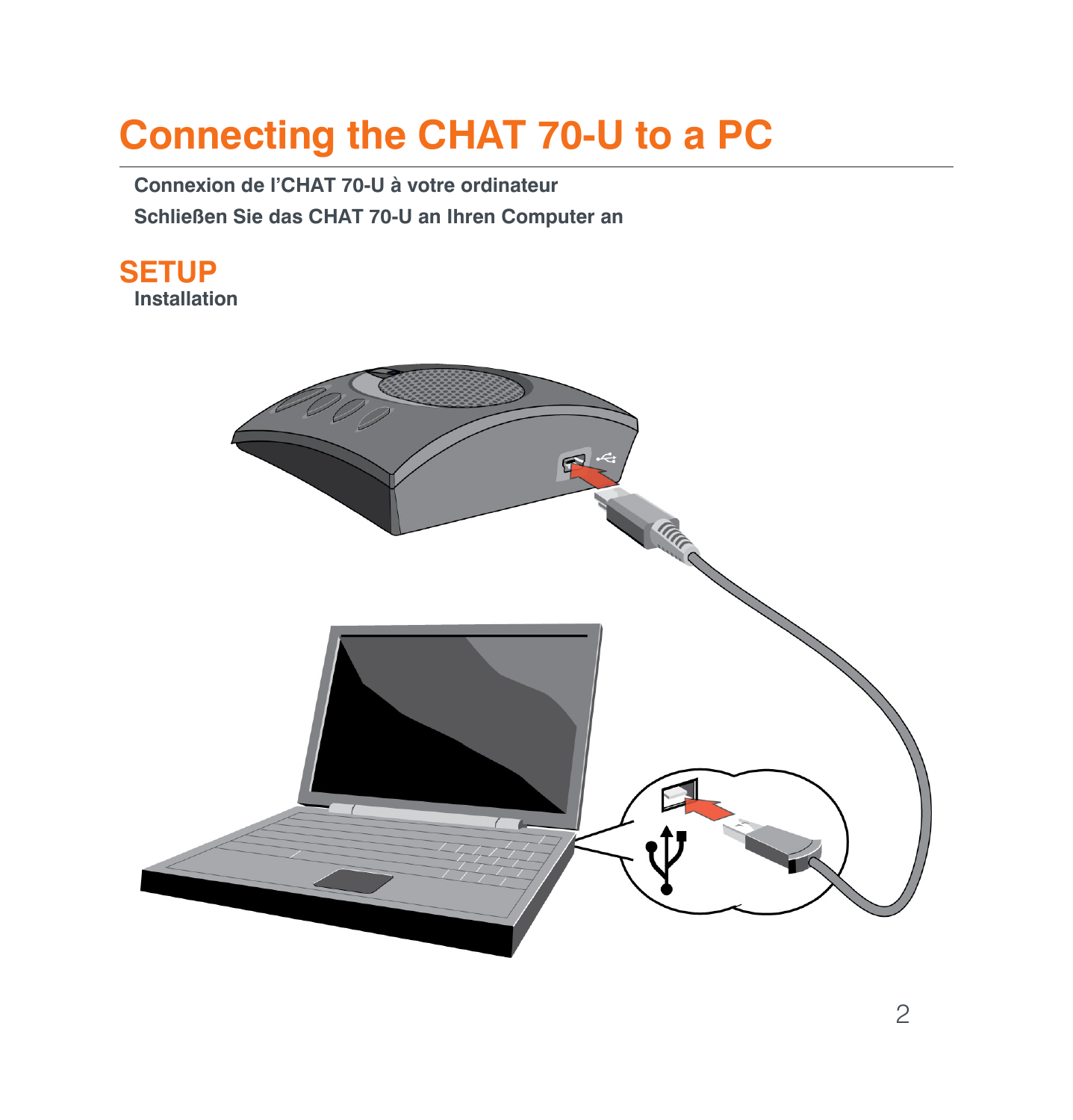## <span id="page-4-0"></span>**Specifications and Requirements**

#### **System Requirements**

Windows **XP** Windows Vista Windows 7

#### **Connections**

USB Connector Version 2.0 Compatible Type: Mini-B Female

#### **Controls**

Call Control (Hook) Volume Up Volume Down Microphone Mute

#### **Audio**

Speaker Bandwidth: 220 Hz - 14 kHz

Max Output Level: 80 dB SPL @ 1 foot (0.30 meter)

**Microphone** Bandwidth: 50 Hz - 7.75 kHz

#### **Environmental**

Operating Temperature: 41 - 104° F (5 - 40° C)

#### **Processing**

Full Duplex Acoustic Echo Cancellation (AEC) Noise Cancellation (NC) Automatic Level Control (ALC)

#### **Power**

USB: 5 VDC @ 500 mA Maximum

#### **Mechanical**

Dimensions (W x D x H): 3.8" x 4.1" x 1.8" (9.7 cm x 10.4 cm x 4.6 cm)

Weight: 0.55 lbs (0.25 kg)

#### **Compliance**

RoHS **REACH** FCC Class B Part 15 ICES-003 CE Listed UL Listed

**Part Number** 910-159-257 CHAT 70-U